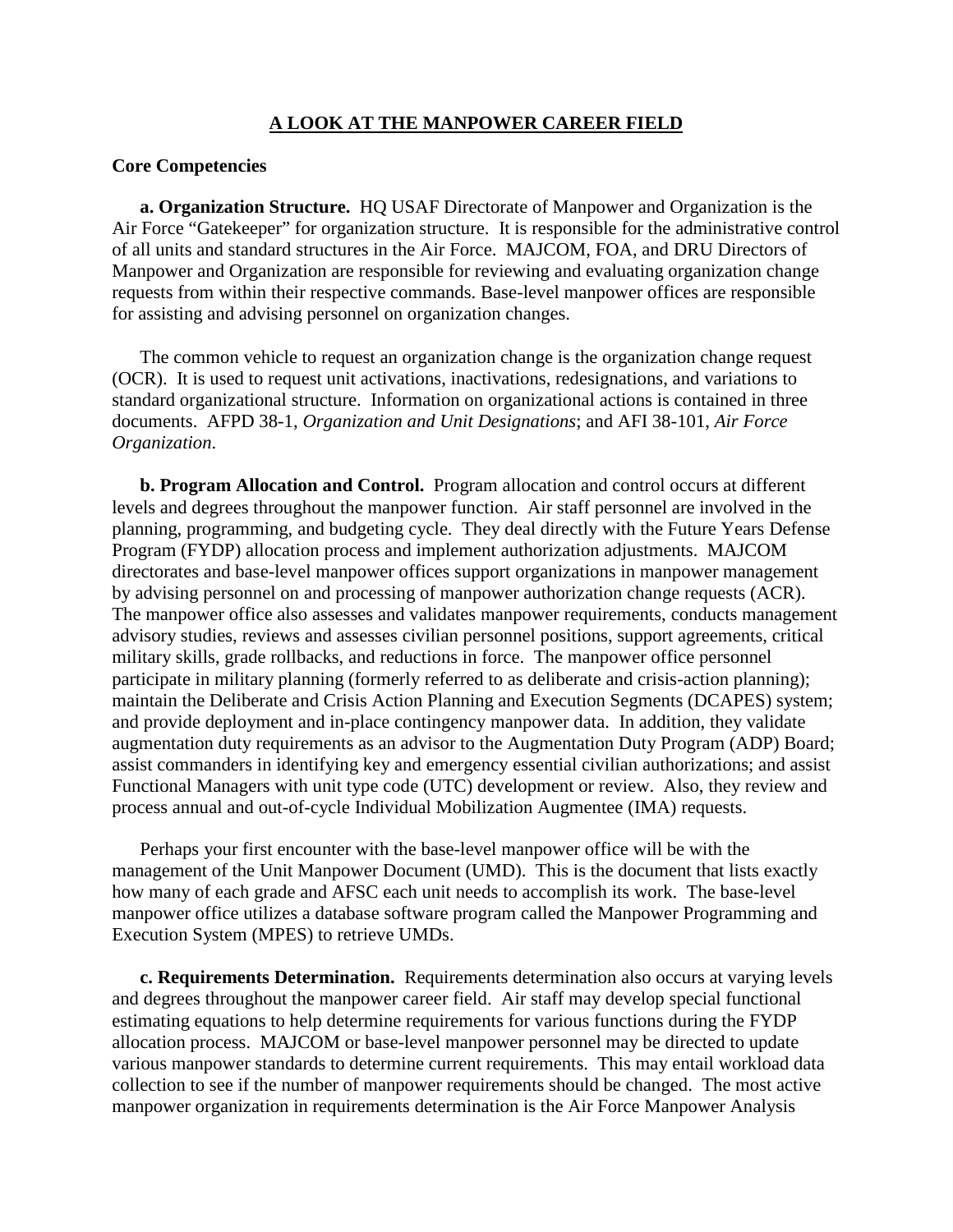Agency (AFMAA). AFMAA has three squadrons that utilize many manpower tools to determine Air Force manpower requirements. Base-level manpower office personnel may assist AFMAA by performing data collection at their installation. One of the primary instructions on requirements determination is AFMAN 38-208V1, *Air Force Management Engineering Program (MEP) - Processes*.

**d. Improve Performance**. Improves performance through planning, designing, advising, and facilitating organizational and functional process improvement through integrated process teams, benchmarking, process mapping, work measurement, modern business practices, metric development for manpower requirements, performance measurement, and organizational design. Plans and organizes manpower activities for conducting management consulting services, to include operations research, systems and procedures analysis, workload essentiality, work distribution and work flow, skill mix, work methods and simplification, layout analysis, benchmarking, and work measurement and analysis. Designs methods and tailors consultation to improve organizational performance. Uses industrial engineering and computer techniques to facilitate work measurement and process improvement. Measures and analyzes organizational systems performance including data collection and analysis, metric development, system effectiveness surveys, and forecasting system performance. Facilitates in developing short and long-term goals and strategies relating to performance management. Designs systems with focus on effectiveness and efficiency. Assists organizations participating and benefiting from, Air Force productivity enhancement programs, to include Airmen Powered by Innovation (API) and Continuous Process Improvement (CPI) programs.

### **EXPLANATION OF TERMS & ACRONYMS**

### **- A -**

**Accountable Time** - Total man-hours for which the work center supervisor is held accountable in determining productivity or operational efficiency. Accountable time equates to assigned time plus borrowed time plus overtime minus non-available time minus loaned time.

**Action Plan -** Specific method or process to achieve the results called for by one or more objectives.

**Action Workout** - An Action Workout is a rapid, concentrated, high-energy, team effort to make dramatic productivity improvements in any organization by reducing cycle time.

**Activity Sampling** - Observing worker activity at random intervals and classifying the activity into predetermined groupings of work.

**Adjustment Factor** - A specific computed value used to adjust an individual category time or associated work unit count.

**Aggregation** - The procedure of summing fractional work center manpower requirements (generated by application of manpower determinants) before applying rounding procedures. This definition is applicable only when the term is associated with fractional manpower.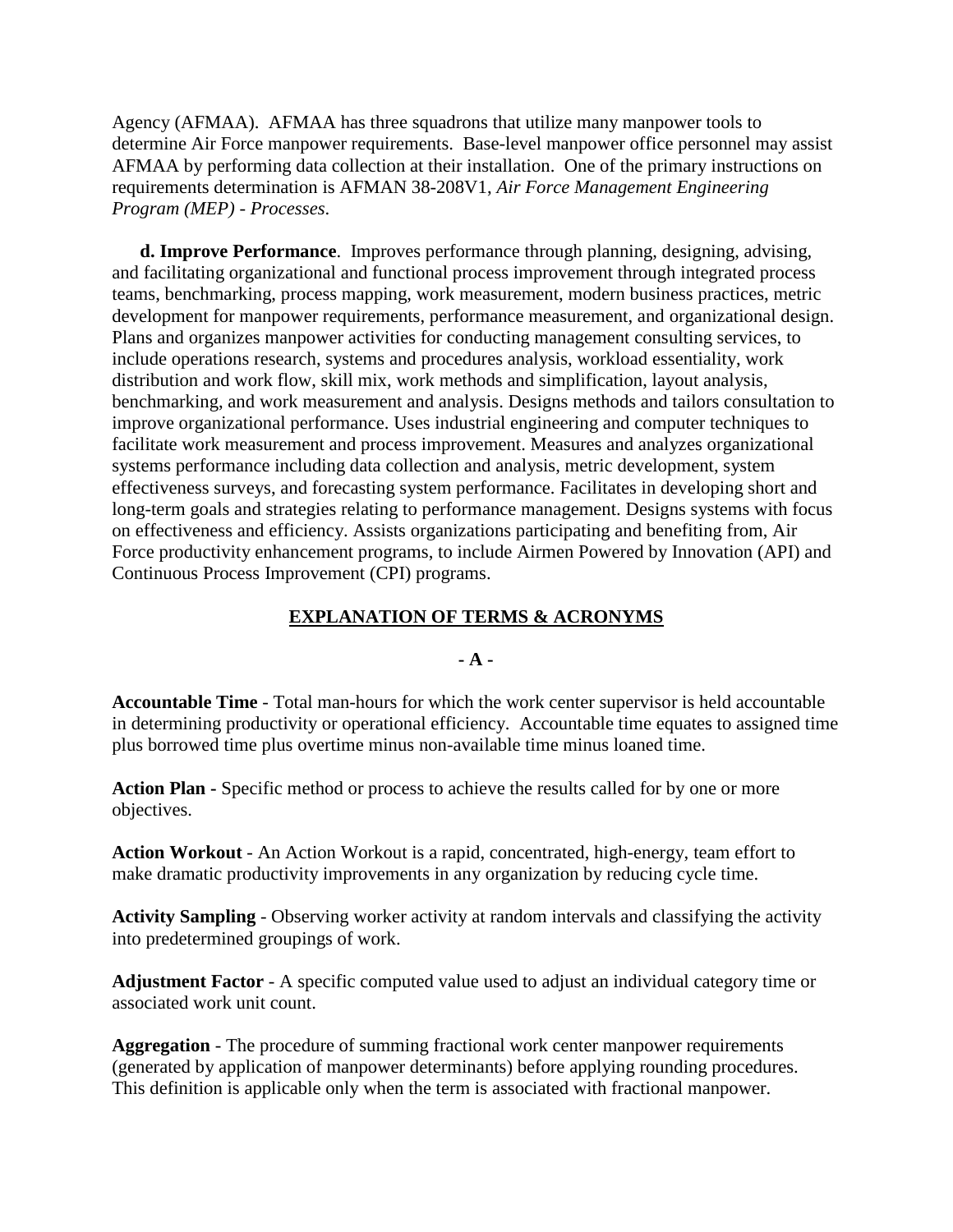**Air Force Manpower Standard (AFMS**) - A numbered, specialized, approved Air Force documentation of how manpower is earned in each function in the Air Force, with variances to the standard manpower determination.

**Alignment** - The process of improving a system so that all elements contribute to a common goal.

**Allowance** - A time increment included in the standard time for an operation to compensate the worker for production lost due to fatigue and normally expected interruptions, such as for personal, rest, and unavoidable delays (PR&D). It is usually applied as a percentage of the normal time.

**Allowance Factor -** A coefficient, based on authorized allowances, which is applied to productive time (if appropriate), and results in the productive allowed time.

**Assessment** - A systematic process of collecting and analyzing data to determine the current, historical, or projected status of an organization.

**Assignable cause** - The name for the source of variation in a process that is not due to chance and therefore can be identified and eliminated.

**Audit** - "The inspection and examination of a process or quality system to ensure compliance to requirements. Audit can apply to an entire organization or be specific to a function or production step." (Dr. Joseph M. Juran).

**Avoidable Delay** - Any unnecessary delay, regardless of source, that causes work stoppage. Time lost to avoidable delay is not included in the determinant.

# **- B -**

**Backlog -** An accumulated workload volume not yet done. That portion of work in progress that is behind schedule or beyond the immediate capability of the processing organization.

**Base Population** - The summation of all categories of assigned personnel at an Air Force installation. This definition may be expanded to include assigned personnel not located on but supported by the installation. Base population may also be modified to exclude certain categories of assigned personnel.

**Base Time -** The time required for completion of a task under the circumstances defined as standard except that it does not include any time for the operators' personal needs and time lost due to other miscellaneous causes.

**Baseline measurement** - A beginning point based on an evaluation of the output over a period of time to determine how the process performs prior to any improvement effort.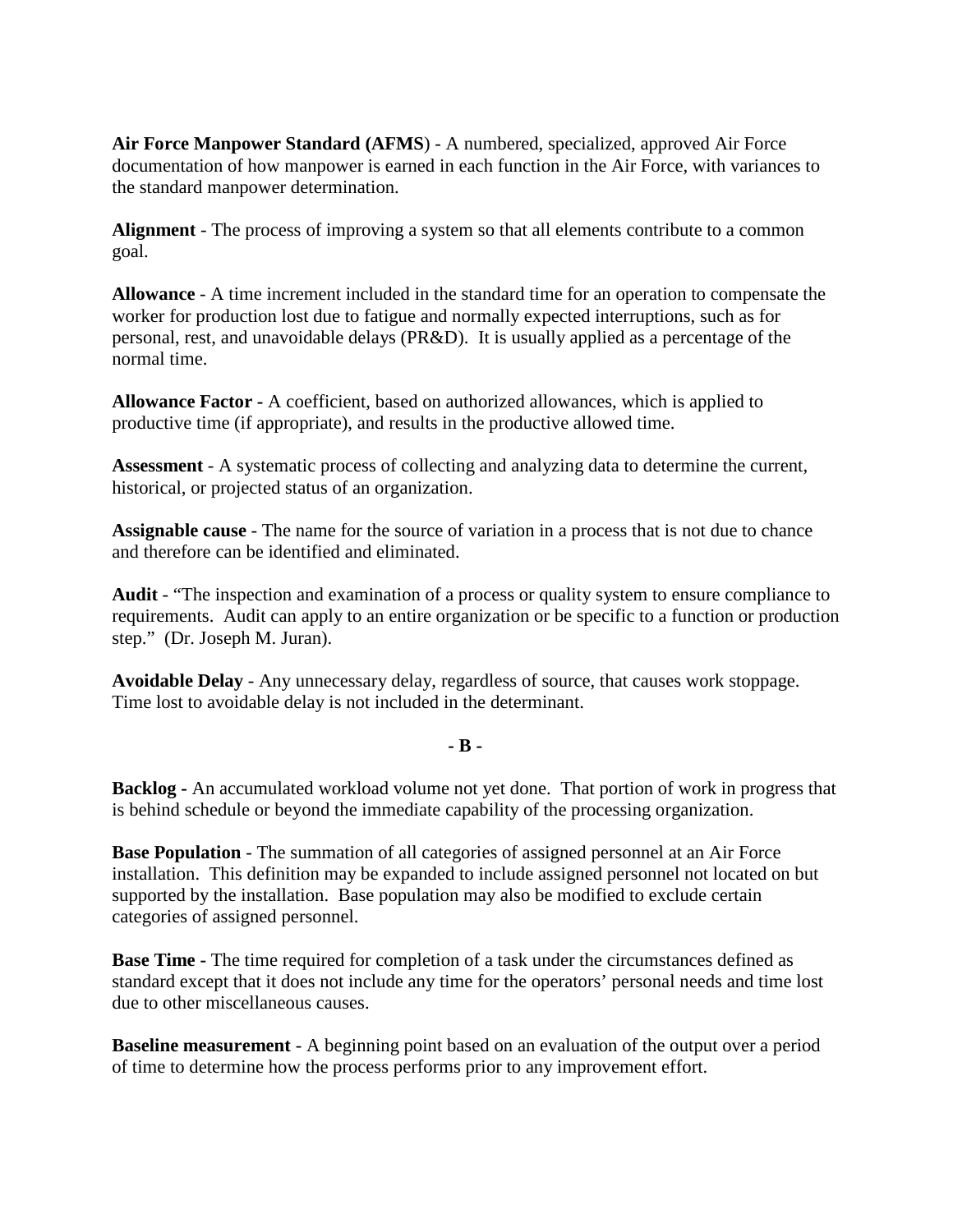**Benchmark Time** - Reasonably expected value for frequency, per-accomplishment time, or workload values to be used as guides during work measurement.

**Benchmarking** - The process of finding and adapting best practices to improve organizational performance.

**Bi-variate Equation -** An equation that contains only two variables, such as X and Y.

**Borrowed Time** - Time on loan from another work center.

**Boxplot** - A graphic summary of a distribution where the overall dispersion and the central tendency or mean of the data are highlighted.

 **- C -**

**Category -** A major subdivision (i.e. paragraph) of the work center description. Each category contains a number of associated tasks unique to the category. The sum of all categories equates to all work authorized and required to be performed by the center.

**Centerline** - Represents the overall average operating level of the process.

**Central Tendency** - The tendency of data gathered from a process to cluster toward a middle value, somewhere between the high and low values of measurement.

**Chart** - A tool for organization and summarization; aids in the analysis of data and displays organized information in graphic form.

**Charter** - A written commitment by management stating the scope of authority for an improvement group. Resources, including time and money, are specifically addressed.

**Checksheet** - A form for recording data on which the number of occurrences of an event can be recorded as ticks or checks.

**Consultant** - An individual who has experience and expertise in applying tools and techniques to resolve process problems and who can advise and facilitate an organization's improvement efforts.

**Control** - Keeping a process within boundaries; minimizing the variation of a process.

**Control chart** - A problem solving statistical tool that indicates whether the system is in or out of control, as determined by computed control limits.

**Control limits** - "Defines natural boundaries of a process within specified confidence levels" [upper control limit (UCL), and lower control limit (LCL) defined on a control chart]. (J.R. Russell)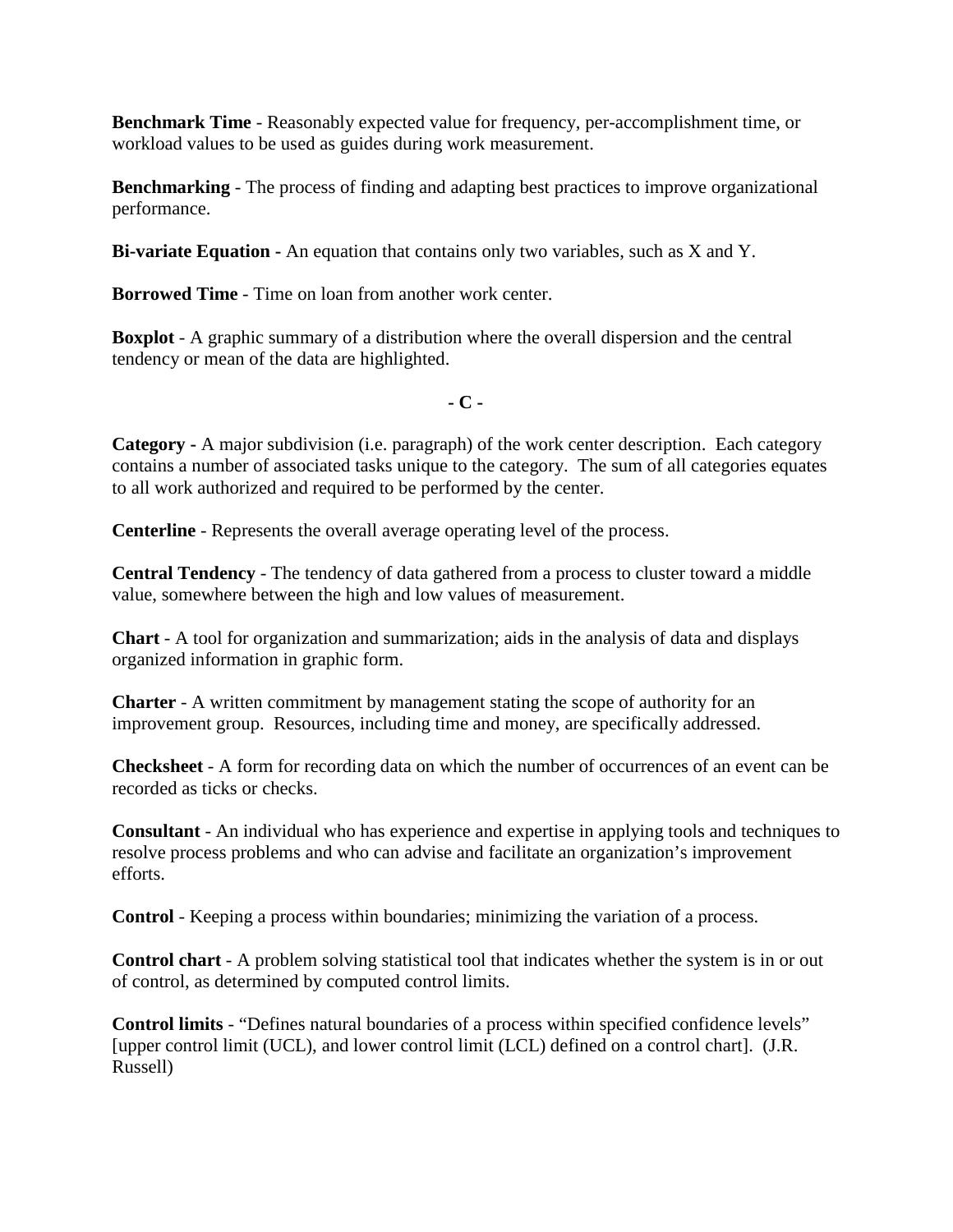**Cost-benefit analysis**- A way to compare the costs and benefits of plans. Can be used for comparing the financial outcomes of different actions and determining if a particular action makes sense financially.

**Countermeasure** - Action taken to counter the verified root cause of a problem.

**Cross-functional** - A term used to describe individuals from different organizational units or functions who are part of a team to solve problems, plan and develop solutions affecting the organization as a system.

### **Cycle:**

1. In time study, a sequence of elements in the performance of a task. An interval or span of time in which one set of elements occurs regularly and in the same sequence. 2. An interval or span of time during which a representative composition and amount of work is done is a work center.

**- D -**

**Data** - A set of facts presented in descriptive form. There are two basic kinds of data: measured (also known as variable), and counted (also known as attribute or enumerative data).

**Delay Allowance -** A time increment in a time standard used to compensate for unavoidable delay.

**Departmental task analysis** - A method for analyzing an organization by determining its mission and how it interacts with customers and suppliers. Used to position the organization for improvement.

**Desired Accuracy -** The maximum amount of error acceptable in a sample. This is stated as absolute accuracy or relative accuracy.

**Deviation** - In data sets, the difference or distance of an individual observation or data value from the center point (often the mean) of the data set distribution.

### **- E -**

**External Work** - Any element of an operation that must be performed by the operator while the machine or process is not in operation. External work results in a loss of potential machine or process operating time.

**Extrapolation -** Extension of the regression line beyond the range of the input data to increase the determinant's utility, to expand the determinant's applicability, and to prevent rapid obsolescence due to workload changes.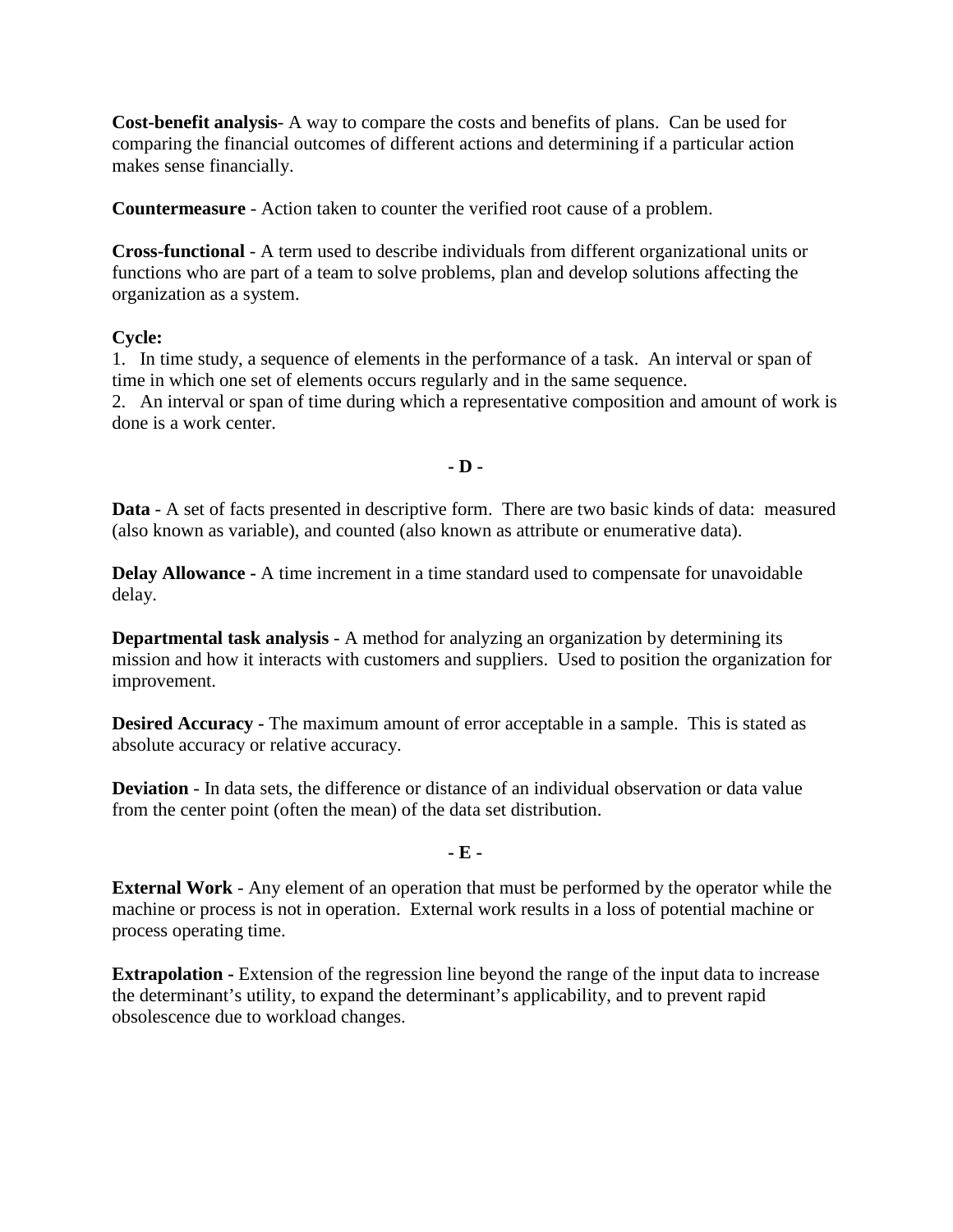**Facilitator** - A person specially trained who functions as a teacher, coach, and moderator for a group, team or organization.

**Family of Standards -** A group of manpower determinants, concurrently or separately developed, related by the characteristic that the entire group is common to the same functions or work centers.

**Fast Payback Capital Investment (FASCAP) Program** - A part of the Productivity Enhancing Capital Investment (PECI) Program which uses capital investment funds for improved productivity.

**Flowchart** - A graphic, structured representation of all the major steps in a process.

**Flow Diagram** - A representation of the location of activities or operations and the flow of materials between activities on a pictorial layout of a process. Usually used with a flow process chart.

**Flow Process Chart -** A graphic, symbolic representation of the work performed or to be performed to produce a product or service as it passes through some or all of the stages of a process.

**Force field analysis** - A technique that helps you identify and visualize the relationships of significant forces that influence a problem or a goal.

**Force Sizing Exercise (FORSIZE**) - An annual manpower sizing determination that establishes wartime manpower requirements as a part of the wartime manpower planning and programming process.

**Fractional Manpower** - Manpower requirements to do a specific workload, expressed in fractional parts of whole persons.

**Fractional Manpower Breakpoints** - Multiples of whole-man positions above which an additional position is authorized for that work center.

**Frequency** - The number of times a specific value occurs within a sample of several measurements. In work measurement, the number of times an element occurs during an operation cycle.

**Frequency distribution** - A statistical table that graphically presents a large volume of data so that the central tendency (average/mean, etc.) and distribution are clearly displayed.

**Function** - A group of related actions contributing to a larger action.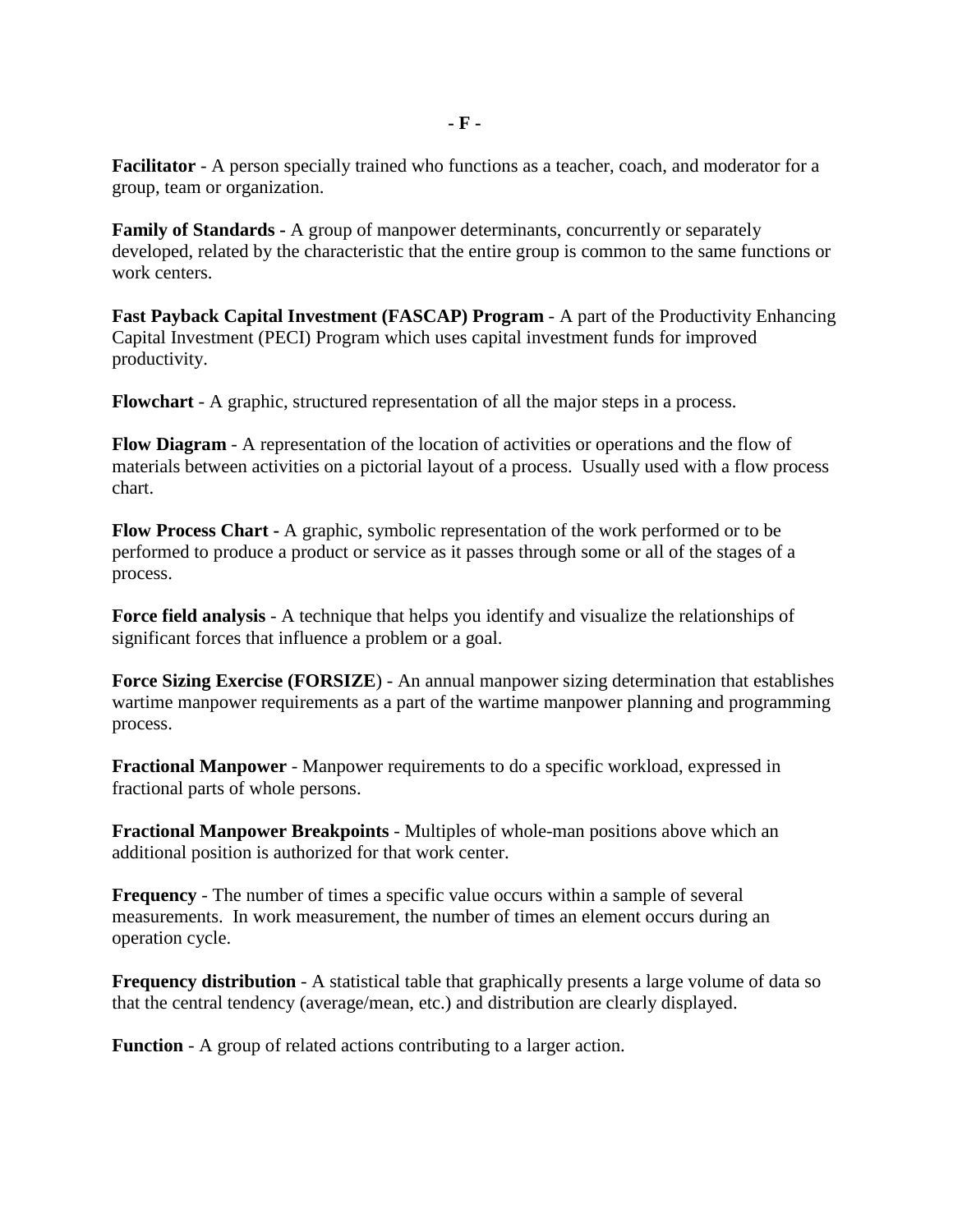**Funded Military Grade** - The grade reflected in the authorized grade column (data element – GRD) of the unit manpower document. In aggregation, grades in this data element are constrained to approximate statutory and budgetary limitations. Personnel assignment actions are influenced by the grade authorized in this data element.

#### **- G -**

**Gap analysis** - The comparison of a current condition to the desired state.

**Good Operator Technique -** An operational audit technique that establishes time values by measuring the time a qualified individual spends on a given activity.

**Government Performance and Results Act of 1993** - The law provides for the establishment, testing and evaluation of strategic planning and performance measurement in the Federal Government (Public Law 102-62, August 3, 1993)

**Grade Structure -** Distribution of grades within an organizational entity.

**- H -**

**Histogram** – A chart that takes measurement data (e.g., temperature) and displays its distribution. A histogram reveals the amount of variation within any process.

**- I -**

**Implementation -** A structured approach that addresses all aspects (who, what, when, where, why, and how) of incorporating improvements into the process or system.

**In control -** Describes a process that has variations which fluctuates between the computed control limits. It may indicate the process is behaving as desired or that any problems can be attributed to the process. A process "in control" is stable and therefore predictable.

**Inferred Workload -** Workload that is defined as the responsibility of another work center. It can be treated by transferring either the workload, prior to measurement, or the time expended on that workload (loaned time) to the appropriate work center, after measurement.

**In-house Activities -** Activities operated and managed by Air Force in-service personnel to provide products or services.

**Inputs -** Products or services obtained from others (suppliers) in order to perform your job tasks.

**Input Population -** Data that enters the queuing system, characterized by its size (that is, the total number of units that could require service at one time or another).

**Inspection** - Process of measuring, examining or testing a product service against some requirement to identify nonconformance before it reaches a customer.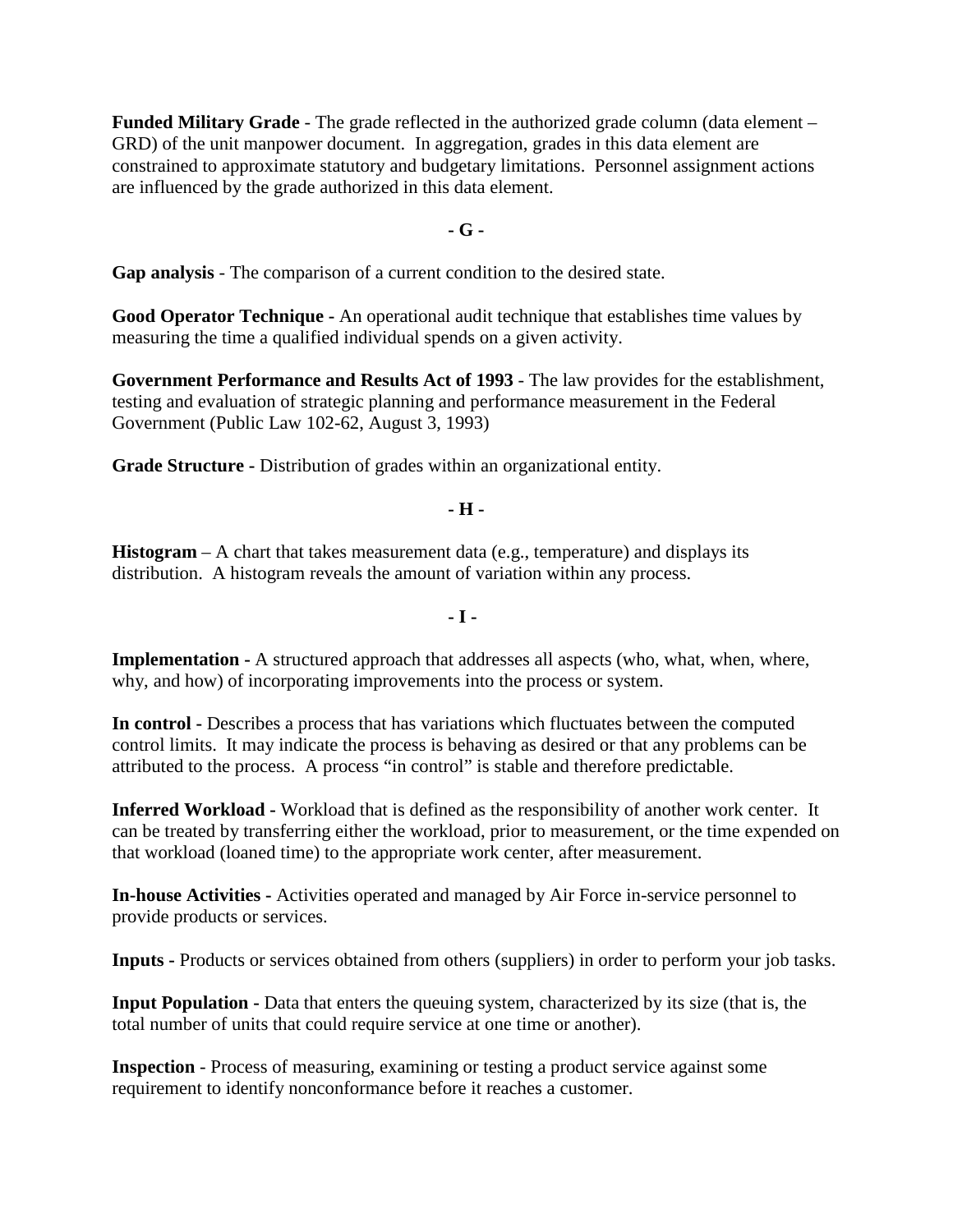**Inspection costs** - Cost associated with inspecting the product to ensure that it meets the customer's (internal or external) needs and requirements.

**Internal Work -** Manual work performed by an operator while a machine or process is operating automatically.

**Intervention -** The role of team facilitator when he or she interrupts a group to state his or her observations about the group dynamics.

**- J -**

**Just-in-time** (JIT) - A concept where an item is delivered, just-in-time, where and when it is needed.

**Just-in-time inventory -** The minimum inventory required to meet production schedules.

**Just-in-time training -** A process of providing training when it is needed. Eliminates the need for refresher training due to subject knowledge loss experienced if training precedes, over an extended period of time, the knowledge use.

## **- K -**

**Key process -** The major system level processes that support the mission and satisfy major customer requirements. The identification of key processes allows the organization to focus its resources on what is important to the customer.

**Key result area -** A major category of customer requirements that is critical for the organization's success. Measurable requirements identified in an organization's mission statement.

## **- L -**

**Layout -** The physical arrangement, either existing or planned, of facilities or items necessary to perform a work task.

**Layout Analysis -** Studies used to improve production, ease physical exertion, and shorten travel for material and personnel.

**Lead Command -** A command responsible for conducting a directed study.

**Lead Team -** A MO chosen to do a functional review manpower determinants development study or to do other MEP study or duty monitored by a command.

**Leveled Time** - Actual productive time adjusted to account for differences in pace of observed workers.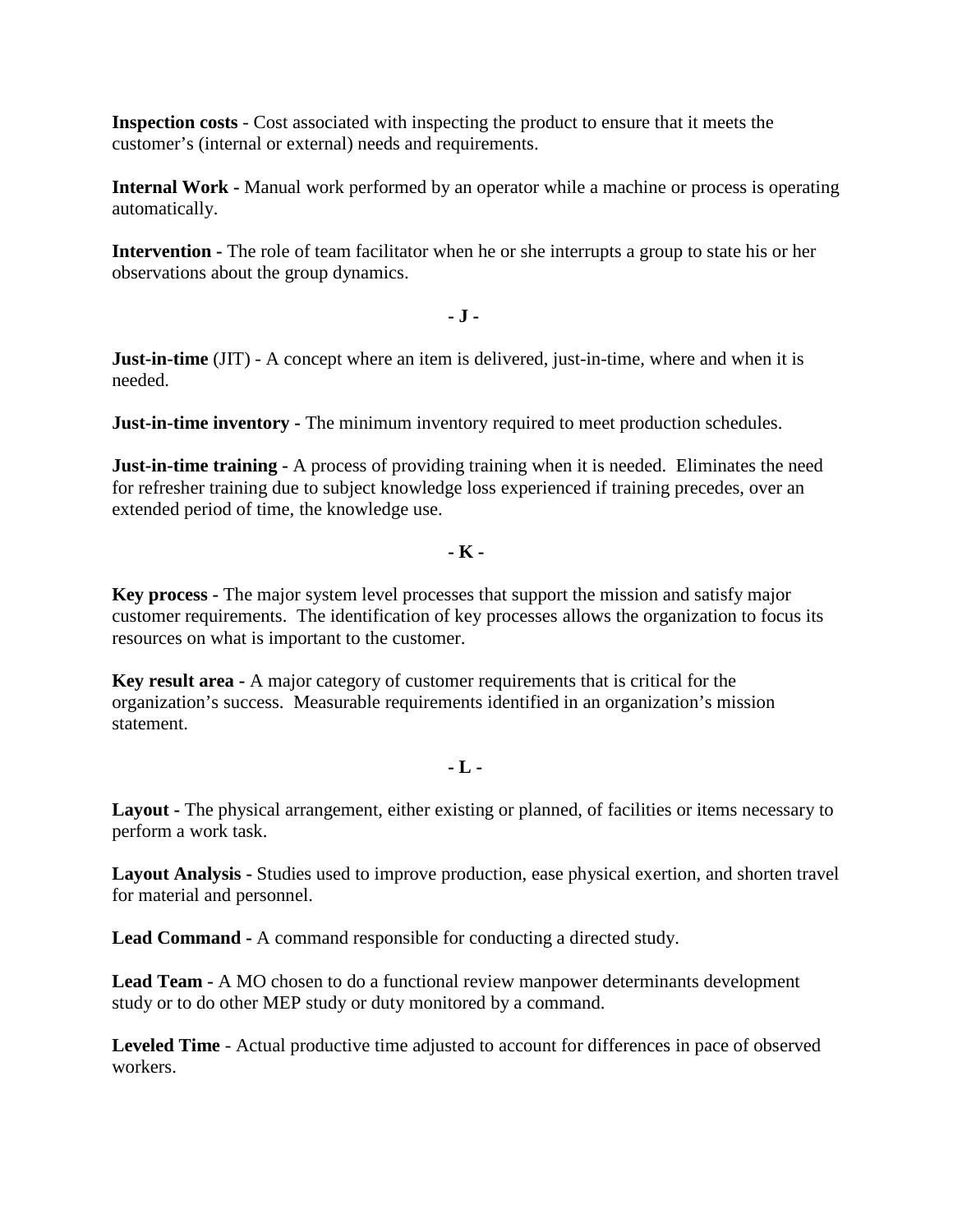**Leveling -** Process whereby an analyst evaluates observed operator performance in terms of a concept of normal performance. Syn: Performance Rating.

**Loaned Time** - Time loaned to other work centers. This time is not accountable to the work center providing the loaned time.

**- M -**

**Management Consultant Study -** A consultant service requested by a base-level work center supervisor or manager and generally applicable only to that base. Specific results are released with permission of the requesting OPR.

**Management Engineering -** Requirements are validated manpower needs that have been deferred because of budgetary constraints. Funded and unfunded requirements appear on the UMD.

**Manpower Resources -** Human resources available to the Air Force that can be applied against manpower requirements.

**Manpower Determinant** - A quantitative expression that represents a work center's man-hour requirements in response to varying level of workload. A determinant also includes a description of work center tasks and associated conditions on which the determinant is built.

**Manpower Standards Study Repor**t - Historical documentation prepared by the lead team costing of the manpower determinant, supporting comments and documents, and computational data.

**Manpower Determinants - Study Measurement Plan** - Document prepared by the lead team addressing HOW the study will measured workload. See Study Plan.

**Manpower Utilization** - The manner in which manpower resources are distributed in an organization to accomplish the assigned functional mission.

**Measurement -** The act or process of quantitatively comparing results to requirements to arrive at a quantitative estimate of performance.

**Methods Improvement -** An organized way of finding easier, faster, or more economical methods of doing work.

**Metric -** A measurement, taken over a period of time, that communicates vital information about a process or activity. A metric should drive appropriate leadership or management action. Physically, a metric package consists of an operational definition, measurement over time and presentation.

**Mental imaging -** A technique that uses the imagination of experienced or informed persons to visualize success.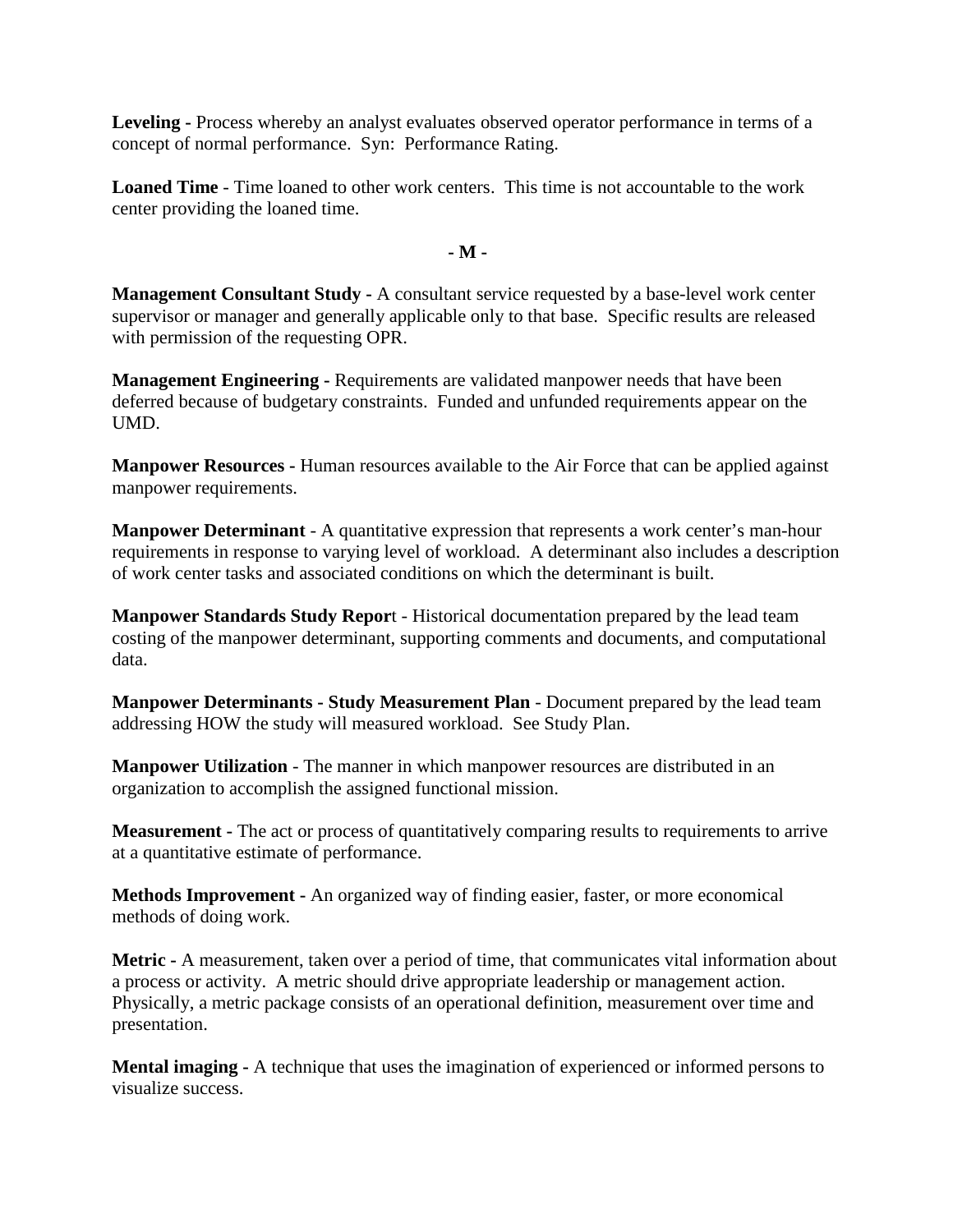**Minimum Manpower -** A method of developing a determinant that couples a functional OPRapproved requirement with a predetermined manpower factor.

**Minimum Manpower Factor -** A fractional manpower computation that shows the manpower required to man a position. This factor is dictated by the need for one or more individuals to be on duty although they may not be continuously productive.

**Mission** - The mission of an organization (and of an activity) describes its reason for existence. Mission statements are broad and expected to remain in effect for an extended period of time.

**Mission Capability Statement (MISCAP**) - A descriptive analysis of a unit type code addressing workload capability, number of personnel required and corresponding skill levels.

**Mission Directive -** Description of work that explains a work center's responsibility.

**Mission Effectiveness Chart -** A chart associated with an organization's effectiveness indicator. It reflects the organization's policy on effectiveness by associating effectiveness points on the vertical axis for different levels of performance identified by it's associated indicator values along the horizontal axis.

**- N -**

**Natural working group -** A group of people, similar to process action teams (PATs), except the process to be improved is owned and operated by the members of the group rather than senior leaders or process owners.

**Non-measurement Approach -** Measurement techniques that are used to validate the existing manpower requirements without actually performing a statistically controlled work measurement. The non-measurement approaches are staffing pattern, directed requirements, position manning and simulation.

**Non-productive Time -** Accountable time expended in either PR&D, standby, on call, or idle (avoidable delay) status.

**Non-programmable Workload Factor -** If the selected WLF is not in programming documents or if the transition of a potential WLF to a programming variable cannot be made due to differences in definitions, then the WLF is non-programmable.

**Non-transferable Work -** Work essential to the work center that must be done at a specific time or period. It can be direct or indirect type work.

**Non-value added** - Not essential to the achievement of process output.

**Norms** - Expectations of behavior mutually agreed upon by a team. (Also called "rules of engagement.")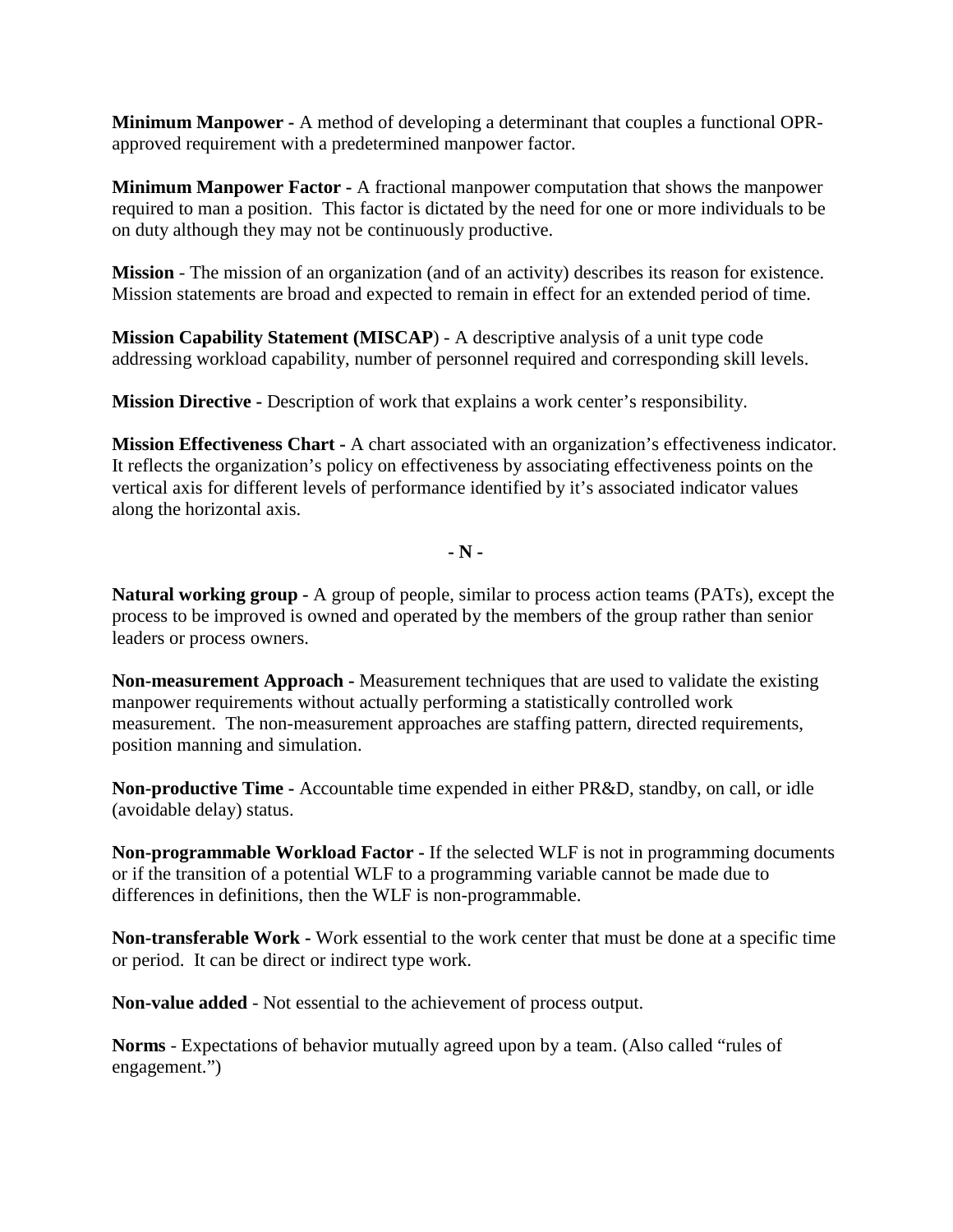**Objective** - A specific statement of a desired shorter-term condition or achievement. Includes measurable end results to be accomplished by specific teams of people within time limits. It is the "how, when and who" for achieving a goal.

**Observation -** In work sampling, the act of noting what the people in a work center, or in a specified portion of a work center, are doing at a specific instant. Such an observation yields a number of samples equal to the number of people observed. See Sample.

**Obsolete Determinant -** A manpower determinant that has been rescinded or superseded by another determinant and is no longer current. Also a manpower determinant that does not adequately portray the prescribed mission responsibilities of the function. Such determinants are deleted from the manpower determinants publication with the coordination of the appropriate functional OPR.

**On-Call Time -** A nonproductive category of time in which an off-duty worker can be contacted by telephone or other means at a prearranged location other that the work station. Only the productive time performed by the worker in the work center or at the work location, including necessary associated travel, is to be credited to the work center.

**Outlier -** A term used to describe those data points that do not conform to the general pattern or trend described by a data array or scatter gram, (for example, data points that are beyond established control limits or that are significantly divergent from an other wise apparent trend).

**Outputs -** Products, materials, services, or information provided to customers (internal or external).

**Out of control -** Describes a process that has variations which fluctuate outside the computed control limits. This condition normally indicates the process is not operating as desired or that external factors have been introduced. A process ""out of control"" is not stable and therefore is not predictable.

**- P -**

**Pairwise ranking -** A group decision-making and prioritization method. Used to prioritize groups of items via comparison of predetermined criteria.

**Paradigm -** A set of rules and regulations that defines boundaries and tells what to do to be successful within these boundaries.

**Pareto chart -** A statistical method of measurement to identify the most important problems through different measurement scales; e.g., frequency, cost etc. It directs attention and efforts to the most significant problems.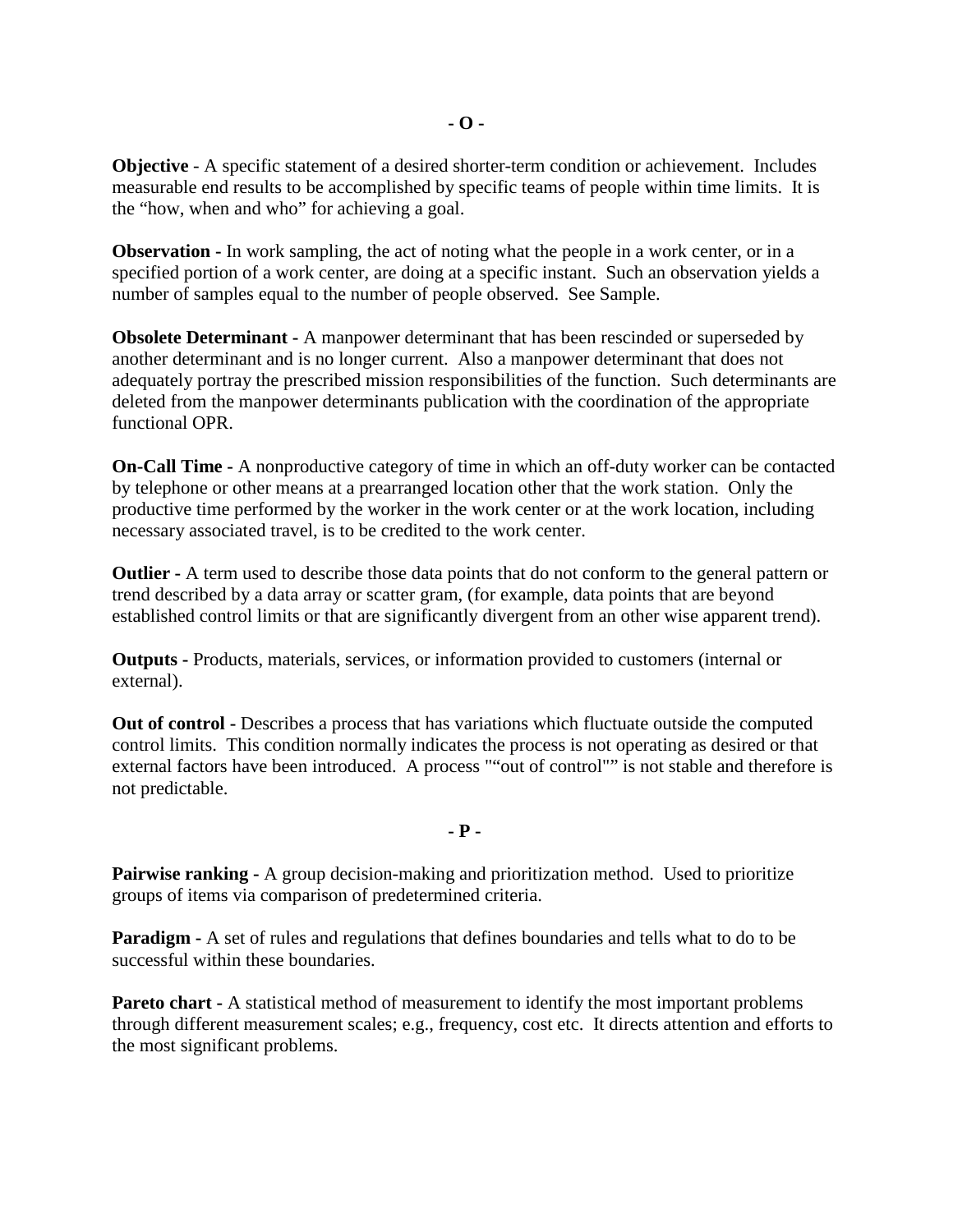### **Performance Rating Factor:**

- 1. A numerical index that relates an observed performance to a defined normal performance.
- 2. Any of the terms or elements used for the comparison of performance.

**Performance Sampling -** A technique for deriving the performance rating factor to be applied to an operator – or a group of operators - determined by short, randomly spaced observations of the performance.

**Performance standard** - No deviation from agreed upon valid internal or external criteria.

**Personal Allowance -** Time included in a determinant to permit a worker-to attend to personal necessities, such as obtaining drinks of water or making trips to the restroom (usually applied as a percentage of the leveled, normal or adjusted time).

**Policy** - Overarching plan (direction) for achieving an organization's goals.

**Policy deployment** - Process for developing and deploying an organization's plans and goals to the implementation level (top down) and then actions and metrics to achieve them (bottom up).

**Policy management** - Targeting the achievement of breakthrough by concentrating organization efforts and resources on a few priority issues. By doing this you: increase performance levels, improve communication of organization and unit direction and ensure broad participation in the development and attainment of long-term and short-term goals.

**Predictability -** A significant attribute that allows reliable predictions for future time periods to make a determinant useful for programming future requirements.

**Prevention** - A quality assurance strategy that attempts to identify and correct unacceptable service or product characteristics during the design, development or production phases.

**Primary Aircraft Inventory -** The number of aircraft authorized in the USAF Programming Document.

**Procedure -** A sequence of written operations established to get uniform processing by telling what actions are to be taken, who takes them, the sequence to be followed, and the tools to be used.

**Procedure Chart -** A graphical display showing the flow of material or information in an organization. It reflects the flow of information between work stations and between work centers, shows decisions made, and actions taken by individuals.

**Process action team (PAT)** - A chartered team made up of members with a vested interest in improving a process whose scope and duration are clearly defined by the process owner.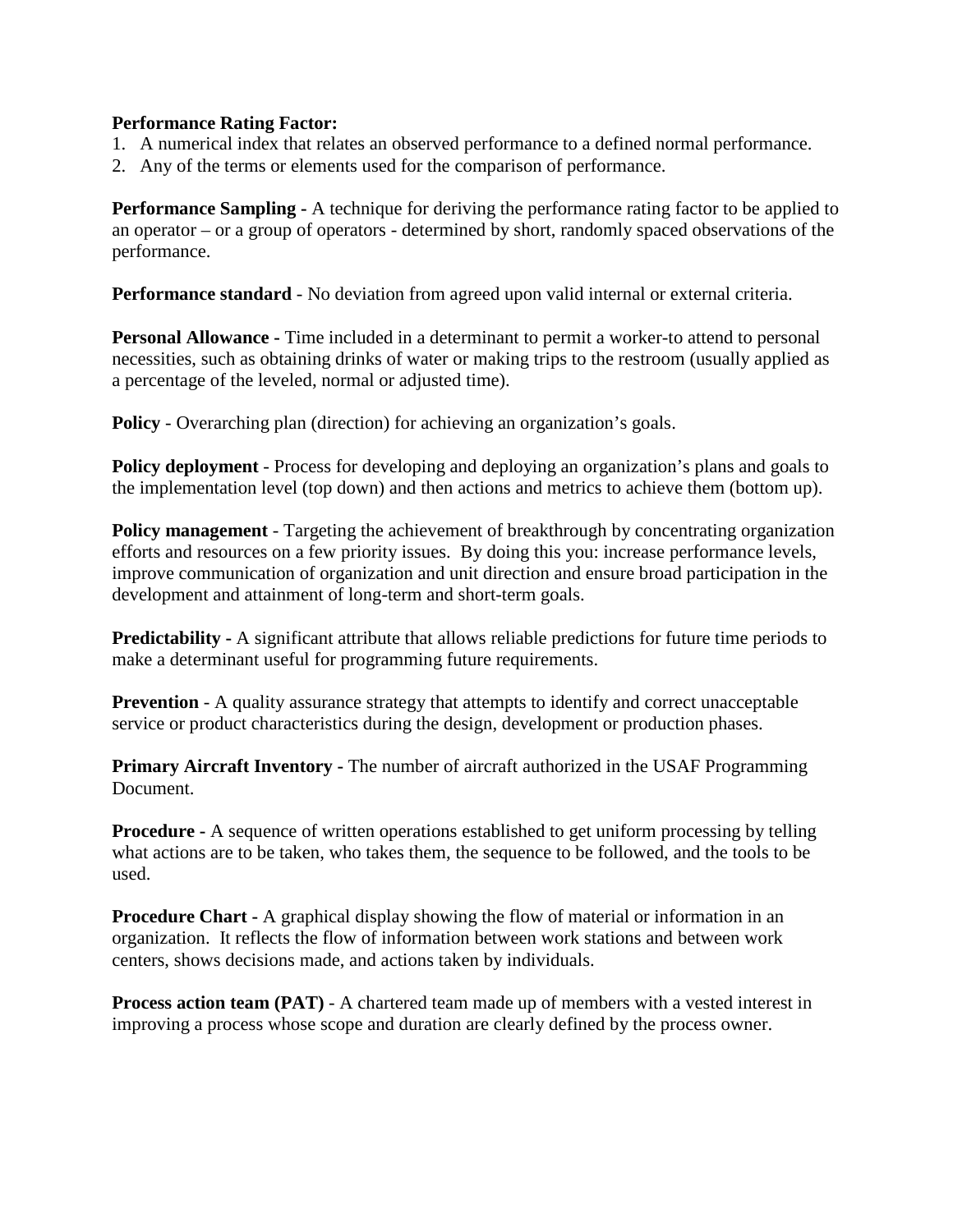**Process owner** - "The person who coordinates the various functions and work activities at all levels of a process, has the authority or ability to make changes in the process as required, and manages the process end-to-end so as to ensure optimal overall performance." (AT&T)

**Production Count -** See Work Count.

**Productive Time -** Time spent performing work that is useful and essential to the mission of the work center.

**Productivity Control Chart -** A graph showing observations in terms of productive percentages.

**Program Change -** An approach used to determine programmed requirements. This could cause manpower changes.

**Program Element Code (PEC) -** An alphanumeric code assigned to each program element that is used to identify a Major Force Program.

**- R -**

**Random cause** - A cause of variation due to chance and not assignable to any factor.

**Relative Accuracy -** Size of error allowed in the sample when accuracy is stated relative to the value of the mean. Relative accuracy is used primarily in time study. See Desired Accuracy.

**Required Grade** - The grade reflected in the required grade column (Data Element- RGR) of the UMD. The grades in this data element represent unconstrained requirements needed to do the job and are, when applicable, determined by the management engineering process.

**Requirements** - "Performance standards associated with specific and measurable customer needs; the "it" in do it right the first time." (AT&T)

**Resource Utilization** - The application of resources (personnel, materials, and services) to perform missions, functions, and responsibilities.

**Rest** - An allowance made in a manpower determinant to account for mental or physical weariness caused by job difficulty and environmental conditions.

**Restraining force** - Forces that tend to keep a situation from changing in the way that you would like it to.

**Rounding** - A process that terminates an endless string of decimal places.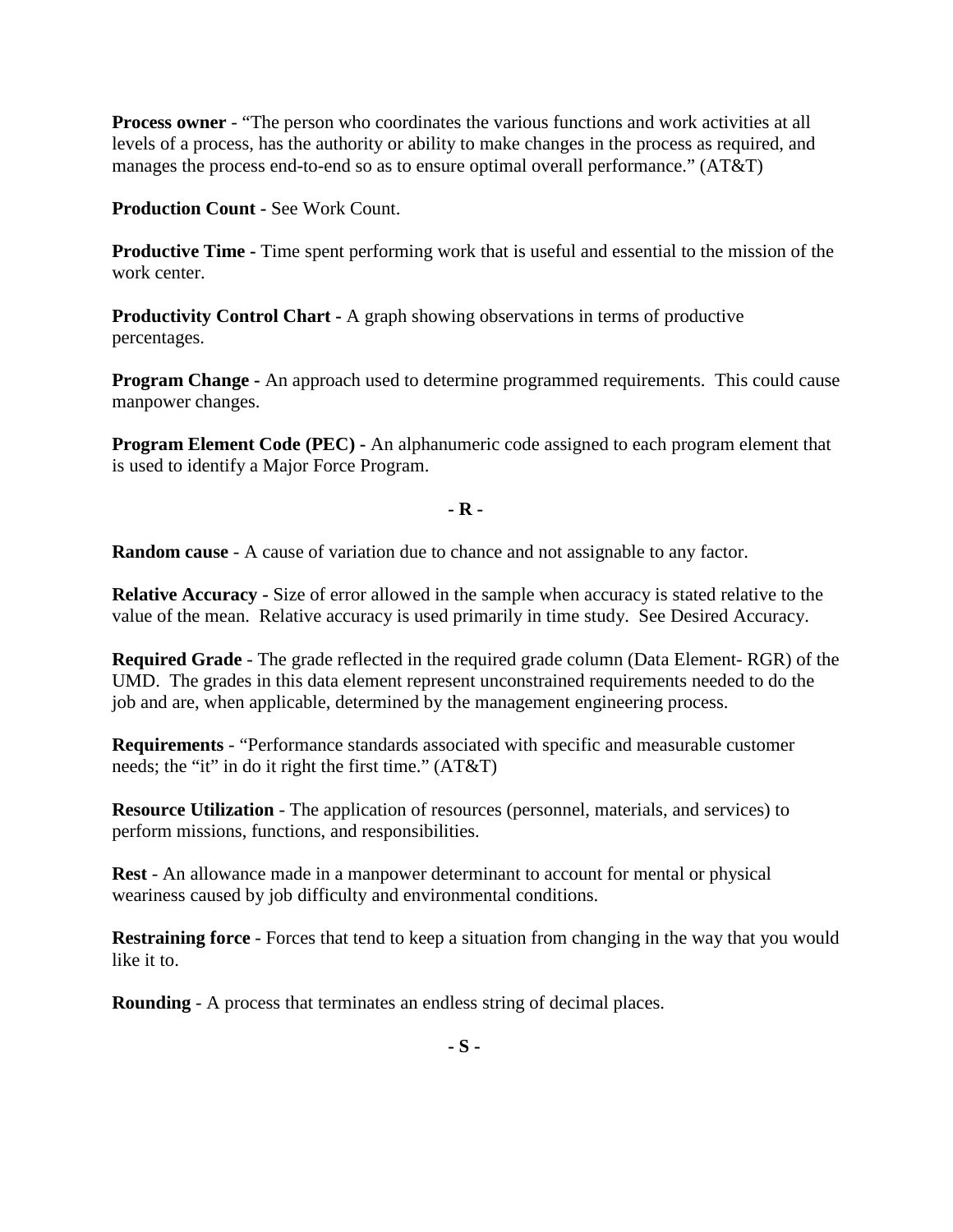**Sample** - A single recorded status of one person during an observation of a work center. Usually, more than one sample comes from one observation. The number of samples needed affects the number of observations required for each work center.

**Sampled Time -** Computed man-hours from a work sampling study which are based on total available samples.

**Sampling** - The process of taking a small part of quantity of something for analysis.

**Scatter diagram** - "A graphical technique to analyze the relationship between two variables." (ASQC Quality Progress, Feb 92).

**Scatter grams -** A two-dimensional chart on which known values of two variables are plotted. Examination of the chart shows the form of relationship which exists between the variables for example, straight line or curvilinear.

**Simulation -** A non-measurement method used to determine total work center manpower requirements. The most common technique is queuing.

**Special cause** - Causes of variation, in a process, that arise because of special circumstances. They are not inherent parts of a process.

**Special Study** - A consultant service requested by a base-level work center supervisor or manager and generally applicable only to that base. Specific results are released with permission of the requesting OPR.

**Staffing Patterns** - Man-hours allowed, usually on a one-for-one basis, in work centers that are not governed by rate of production but are established for management functions.

**Statistical process control** - "The application of statistical techniques for measuring and analyzing the variation in processes." (Dr. Joseph M. Juran)

**Statistics** - "Descriptive: involves the tabulation, depicting, and describing collections of data. Inferential: a formalized body of techniques characteristically involving attempts to infer the properties of a large collection of data from inspection of a sample of the collection." (Glass & Stanley)

**Strategic planning** - The process by which an organization envisions its future and develops strategies and plans to achieve that future.

**Strategies** - A broad, multifaceted approach chosen by an organization that is intended to move the organization from where it is to where it wants to be. Strategies address one or more critical issues.

**Stretch goals** - A set of goals designed to position the organization to meet future requirements.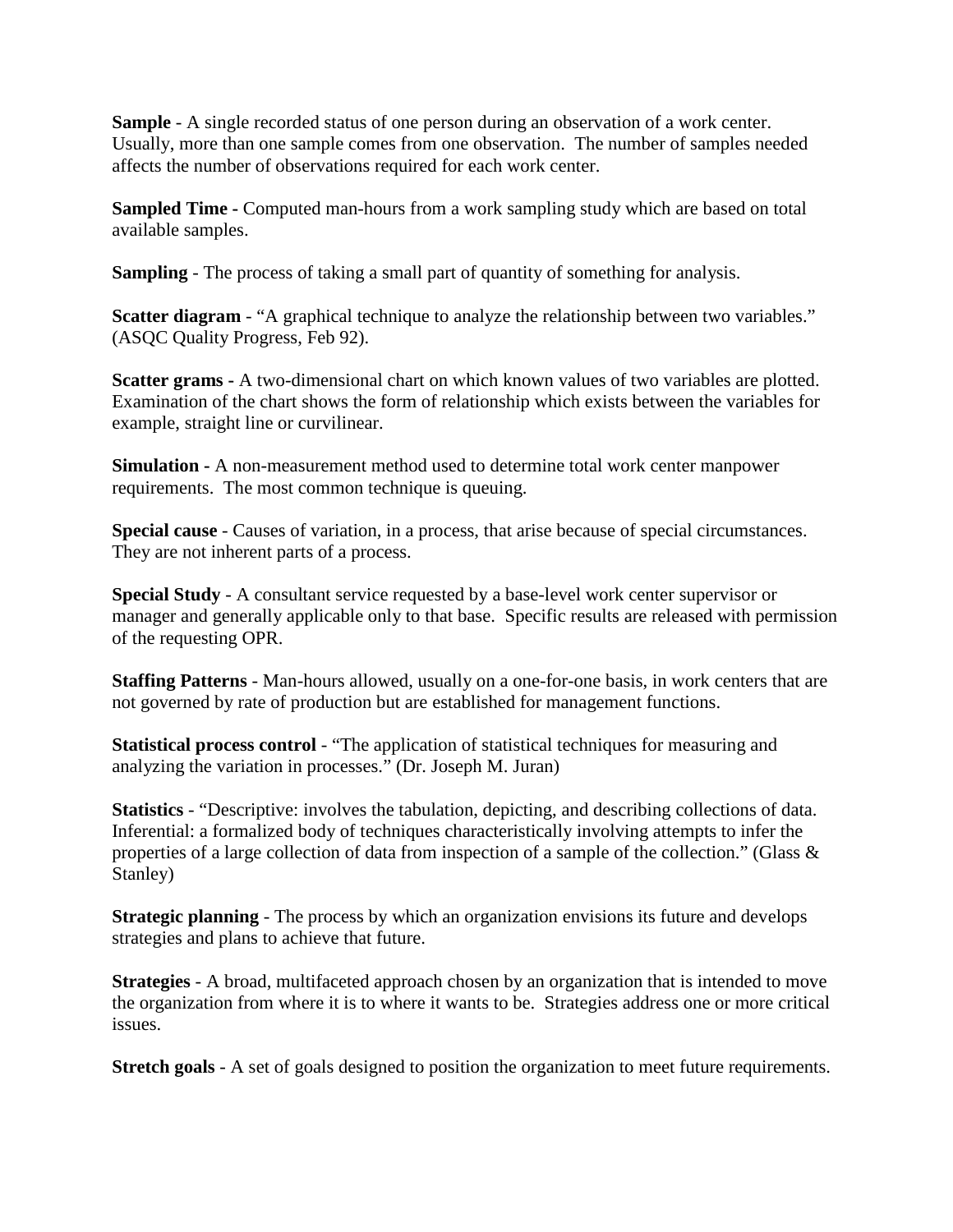**Subprocess** - The process that makes up a larger process.

**Suppliers** - The source of materials, service or information input to a process. Suppliers can be internal or external to an organization or group.

**System -** A group of interdependent processes and people that together perform a common mission.

**Systems Analysis -** Investigating a system of operation in an organization from supplier to customer. Then developing a new system incorporating the viable ideas of all workers in the system with the intent of improving service to the customer.

**- T -**

**Task** - Specific, definable activities to perform an assigned piece of work, often finished in a certain time.

**Task List -** A clear and complete description of the actions or duties performed by an individual.

**Technical Estimate -** A determination of the standard hours required for a given task, based on an estimate by individuals who are technically and professionally competent to judge the time required.

**Thematic content analysis** - A procedure for finding patterns in raw data.

**Time Study -** A work measurement method consisting of careful time measurement of the task with a time measuring instrument. The study is adjusted for any observed variances from normal effort to pace. It allows adequate time for unavoidable or machine delays, rest to overcome fatigue, and personal needs. Learning or progress effects may also be considered. If the task is long, it is normally broken down into short, relatively homogeneous work elements, each of which is treated separately by, and in combination with, the rest.

**Transferable Work -** Work that is essential to the work center but, may be performed at any time or during any period. It may be direct or indirect type of work.

**Transient Time -** Time associated with travel and leave in conjunction with PCS move. Manpower authorizations to offset this loss are provided for in the transient or individuals account and are not contained in the MAJCOM UMD.

**- U -**

**Unavoidable Delay -** An occurrence that is essential and outside the worker's control or responsibility that prevents the accomplishment of productive work.

**Unavoidable Delay Allowance -** See Delay Allowance.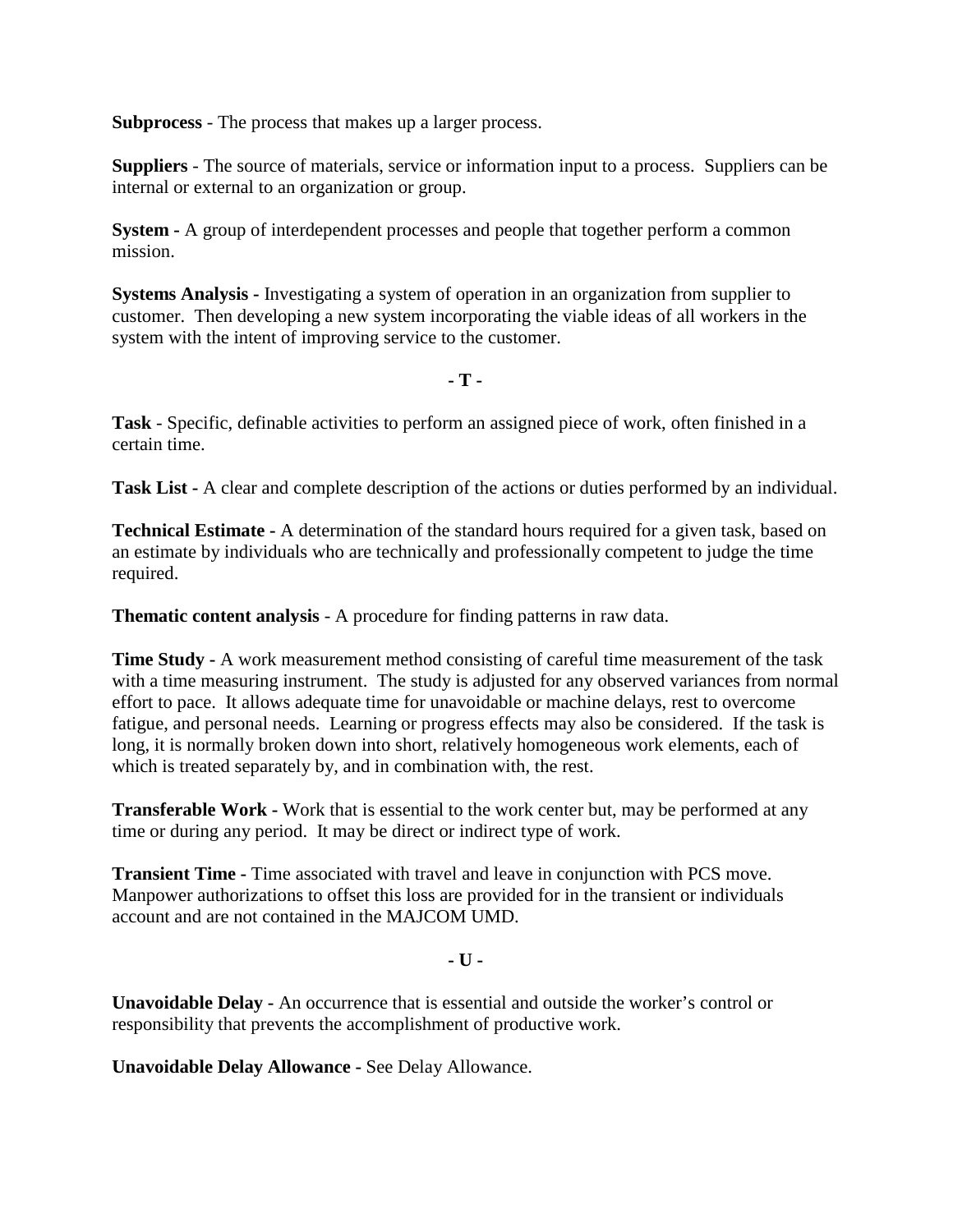**Unit Labor Cost -** A measure of the amount of man-hours required to produce one unit of an organization's product or service.

**- V -**

**Values-** The fundamental beliefs that drive organizational behavior and decision making. Stated values may or may not match real values as exhibited by behavior.

**Variation** - The difference among individual outputs of the same process; common or special.

 **- W -**

**Weighted criteria ranking** - A way to prioritize a list of issues, ideas or attributes by assigning weighted criteria to judge them.

**Weighted voting** - A way to prioritize a list of issues, ideas or attributes by assigning points to each item based on its relative importance.

**Work Sampling** - The application of statistical sampling theory and techniques to the study of work systems. The characteristics of the sampled (observed) work performed are used to produce estimates of the amounts of work and types of activity performed. Work sampling data can be used in conjunction with associated work counts to compute standards.

**Workshop -** The medium used by the functional review process, involving the functional OPR and manpower communities, to formulate initiatives that streamline existing organizational structures, methods and procedures, and enhance equipment, material, and energy usage.

**Work Unit -** The basic identification of work accomplished or services performed. Work units should be easy to identify; convenient for obtaining productive count; and usable for scheduling, planning, and costing. Syn: Workload Factor.

**Workload -** An expression of the amount of work, identified by the number of work units or volume of a workload factor, that a work center has on hand at any given time or is responsible for performing during a specified period of time.

## **Workload Factor (WLF):**

1. An index or unit of measure that is consistently representative of, or relatable to, the manpower required to accomplish the quantitatively and qualitatively defined responsibilities of a work center.

2. An end product (or a combination of products) that represents the work done in the work center. It may be either something physically produced in the work center (referred to as a production-type workload factor) or something that is external to, but served by, the work center (referred to a s a work generator-type workload factor).